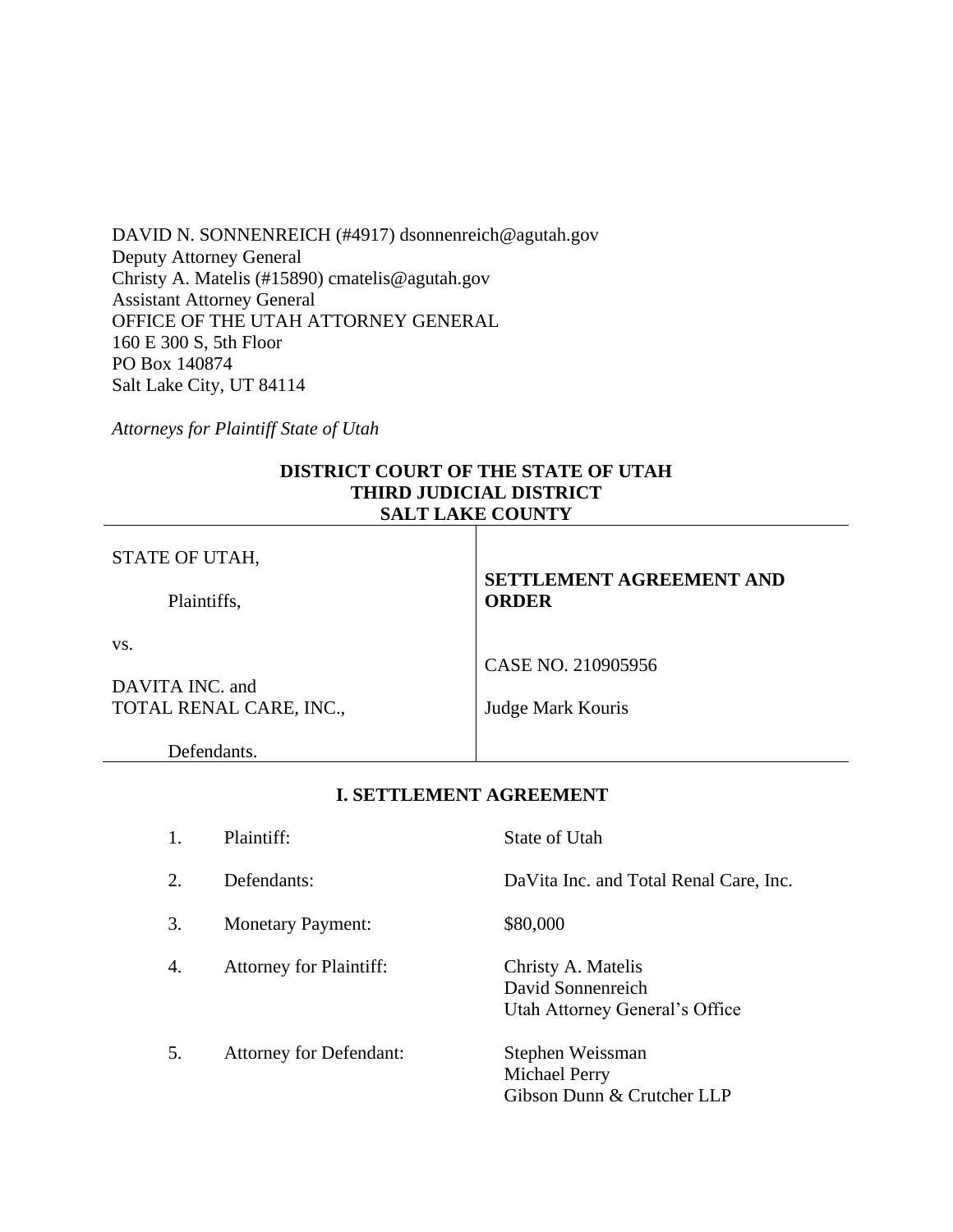#### **II. INTRODUCTION**

6. Plaintiff State of Utah, by and through its Attorney General, has commenced an action under Section 7 of the Clayton Act, 15 U.S.C. Section 18, and the Utah Antitrust Act, Utah Code Section 76-10-3104, against Defendant DaVita Inc. and its wholly owned subsidiary, Total Renal Care, Inc.

7. The Office of the Attorney General of the State of Utah ("UAGO") initiated an investigation into Defendant's (1) proposed acquisition of 18 University of Utah kidney dialysis clinics, (2) allegedly overbroad and restrictive non-compete agreements with the University of Utah proposed in connection with the acquisition, and (3) allegedly overbroad and restrictive non-compete agreements with University-employed physicians proposed in connection with the acquisition. The University of Utah is currently the largest kidney dialysis provider in the State of Utah and Defendant is the third largest kidney dialysis provider in the State of Utah. If the proposed acquisition succeeds, Defendant will become the largest dialysis provider in the State.

8. Plaintiff and Defendant have engaged in arms-length negotiations and have agreed on a basis for settlement of all of Plaintiff's claims against Defendant and to the entry of this Settlement Agreement without trial or adjudication of any issue of fact or law.

9. Defendant does not admit the allegations of the Complaint or any liability or violation of law, and believes it has valid defenses to Plaintiff's claims and any potential claims that have been or could be asserted by Plaintiff against Defendant. Nevertheless, Defendant agrees to entry of this Settlement Agreement to: (a) avoid the expense, inconvenience, and distraction of burdensome and protracted litigation; (b) obtain the releases, orders, and final judgment contemplated by this Settlement Agreement; and (c) put to rest and terminate with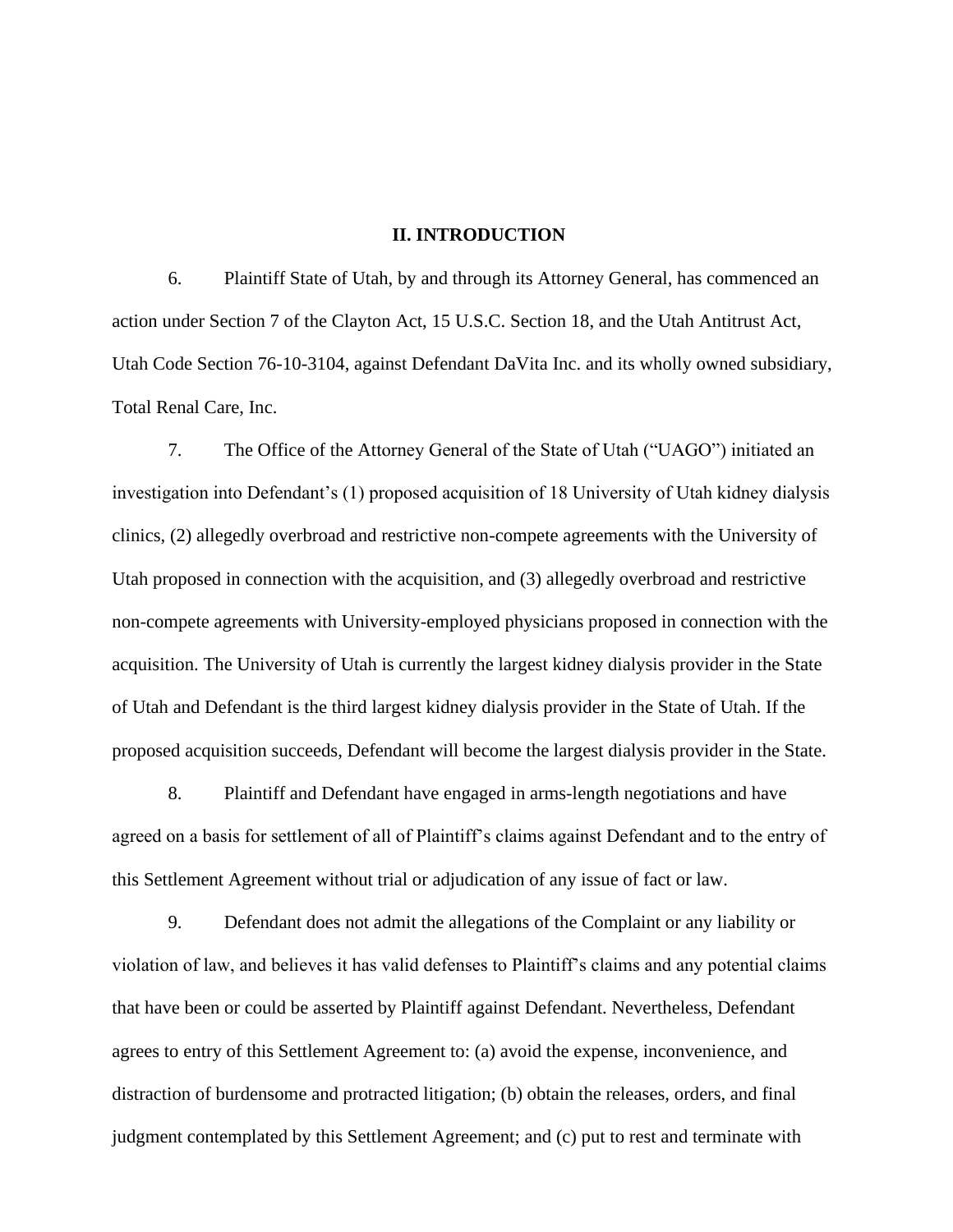finality all claims that Plaintiff has asserted against Defendant that relates in any way to or arises out of the allegations in this Complaint, as more particularly set forth below.

10. Defendant recognizes and states that it enters into this Settlement Agreement voluntarily and that other than the promises contained here, no promises have been made by the UAGO or any member, officer, agent or representative thereof to induce Defendant to enter into this Settlement Agreement.

11. All parties agree that this Settlement Agreement is entered voluntarily and represents the entire agreement of the parties. All parties agree and represent that any persons signing this Settlement Agreement have been authorized to execute this Settlement Agreement.

12. Plaintiff and Defendant waive any right they may have to appeal from this Settlement Agreement and from the Order adopting it, provided that no substantive changes are made to the Settlement Agreement after it has been presented to the Court. However, the UAGO may seek to modify this Settlement Agreement and Order, or to vacate it and proceed to litigate an enforcement action, if the UAGO can establish that Defendant intentionally or negligently misrepresented any material facts to the FTC or the UAGO in the course of their investigations.

NOW, THEREFORE, there being no just reason for delay for resolving the claims alleged in Plaintiff's Complaint against Defendant, and before the taking of any testimony, and without trial or adjudication of any issue of any fact or law, and upon consent of the parties hereto, it is hereby ORDERED, ADJUDGED, AND DECREED as follows:

### **III. JURISDICTION AND SCOPE**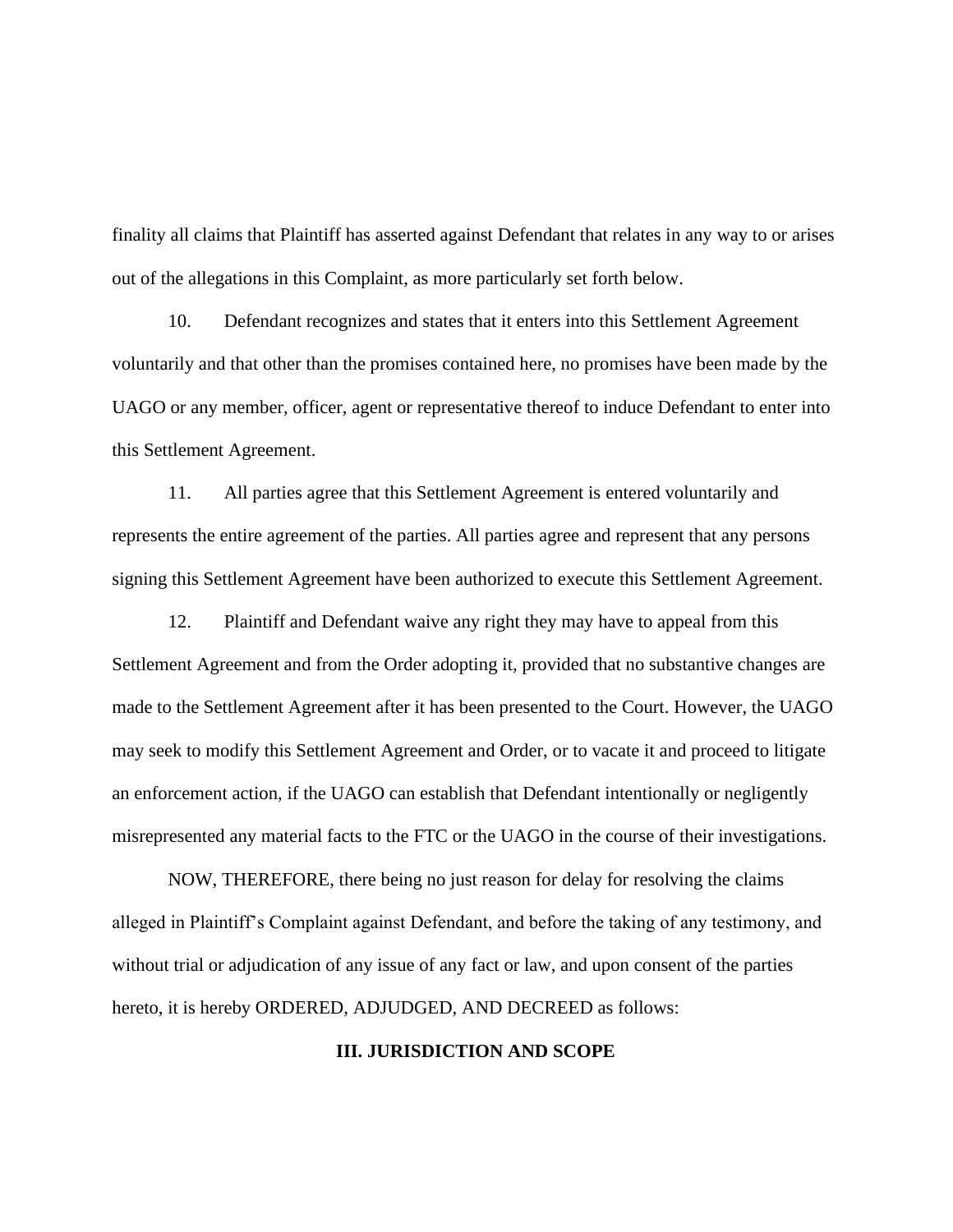13. The Court has jurisdiction over the parties and the subject matter of the Complaint, as well as the implementation, enforcement, and performance of the terms included in this Settlement Agreement.

14. The UAGO has the authority to bring this Action under Section 16 of the Clayton Act, 15 U.S.C. Section 18, and the Utah Antitrust Act, Utah Code Section 76-10-3108. Venue is proper in the Third District Court because the Defendant conducts business, and the contested purchase agreement takes place, within the territorial jurisdiction of the Third District Court.

#### **IV. DEFINITIONS**

15. THE COURT ORDERS that the following definitions shall be used in interpreting the terms of this Settlement Agreement:

16. "Defendant" or "DaVita" shall refer to DaVita Inc., with its principal place of business located at 2000 16th St., Denver, Colorado, 80202, and its wholly owned subsidiary Total Renal Care, Inc., with its principal place of business located at 601 Hawaii Street, Segundo, California 90245.

17. "Effective Date" shall mean the date the Court enters this Settlement Agreement.

18. "State" shall mean the Plaintiff, State of Utah, by and through the Attorney General.

19. "Complaint" shall mean the Complaint filed against Defendant in State of Utah v. DaVita Inc.

20. "SRS" or "Sanderling" means (1) Sanderling Renal Services-USA LLC, a limited liability company organized, existing and doing business under the laws of the State of Delaware with its executive offices and principal place of business located at 511 Union Street, No. 1800,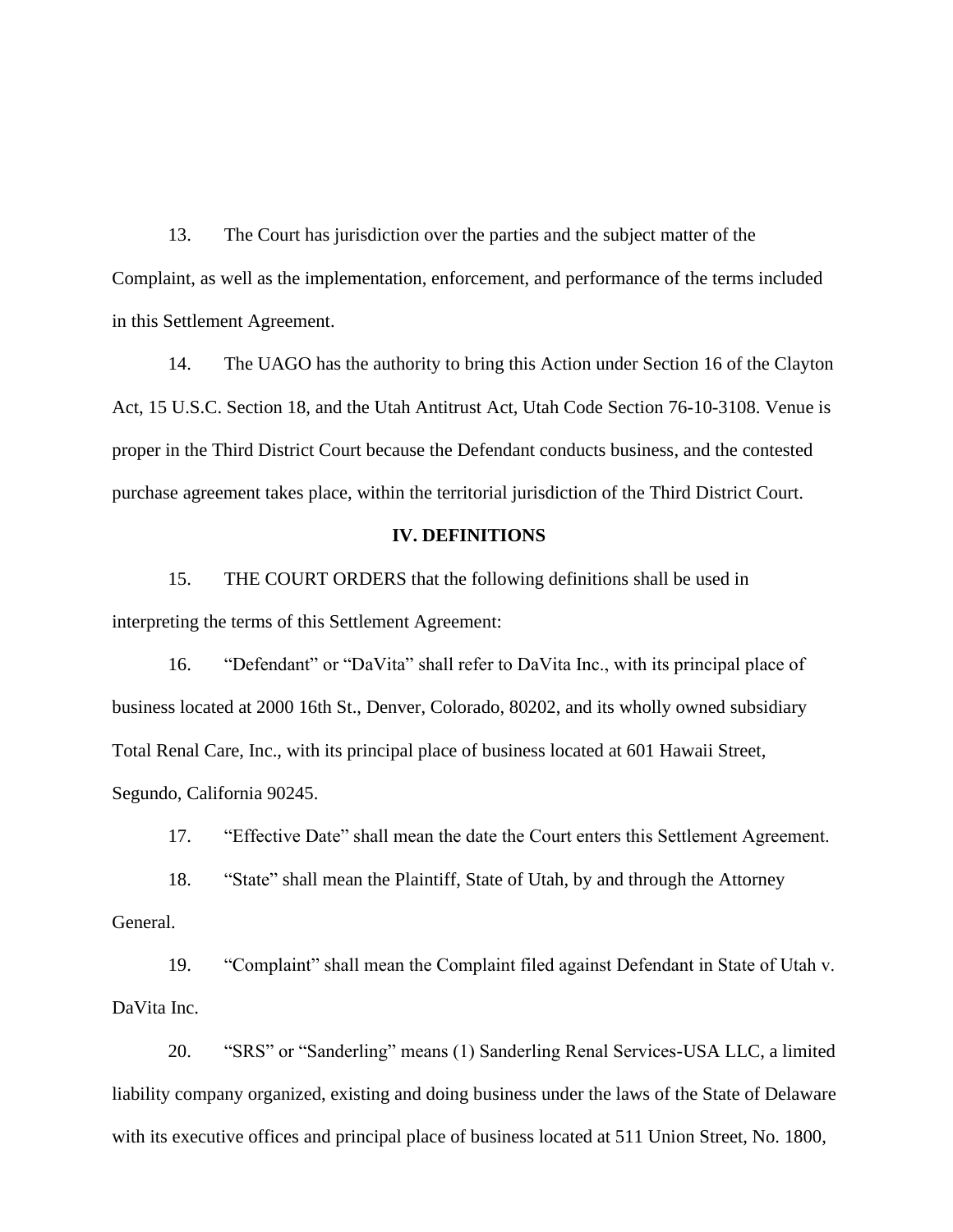Nashville, Tennessee 37219, (2) SRS-Utah, LLC, a limited liability company organized, existing and doing business under the laws of the State of Delaware with its executive offices and principal place of business located at 511 Union Street, No. 1800, Nashville, Tennessee 37219, and (3) any Person controlled by or under common control of Sanderling Renal Services-USA LLC or SRS-Utah, LLC.

21. Any capitalized terms not defined in this Section IV shall have the definitions set forth in the proposed Decision and Order issued by the Federal Trade Commission.

### **V. DIVESTITURE CLINICS**

22. "Divestiture Clinic" means any one, or all, of the following:

a. University of Utah's Provo, UT Clinic, located at 1675 N Freedom Boulevard, Suite 15, Provo, Utah, 84604;

b. University of Utah's Payson, UT Clinic, located at 15 S 1000 E, Suite 50, Payson, Utah, 84651; and

c. University of Utah's American Fork, UT Clinic, located at 1159 E 200 N, Suite 150, American Fork, Utah, 84003.

d. DaVita's Weber Valley Dialysis Center, located at 1920 West 250 North, Ogden, Utah 84404.

#### **VI. DIVESTITURE TERMS**

23. The following terms shall apply to each of the Divestiture Clinics:

a. DaVita shall assist SRS to conduct a due diligence investigation of the clinic assets that Sanderling seeks to purchase, including by providing sufficient and timely access to all information customarily provided as part of a due diligence process, and affording SRS and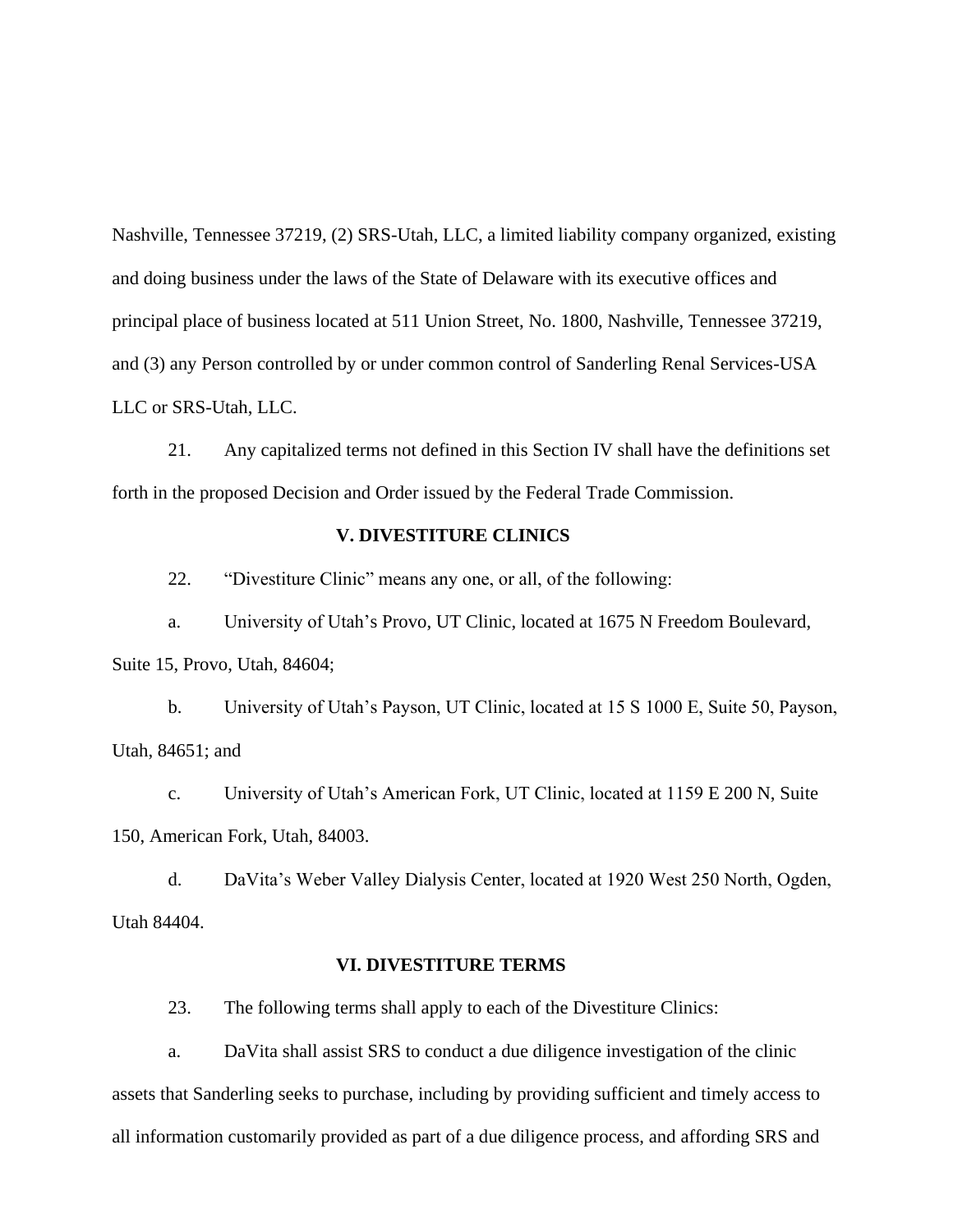its representatives (including prospective lenders and their representatives) full and free access, during regular business hours, to the personnel, assets, Contracts, and Business Information, with such rights of access to be exercised in a manner that does not unreasonably interfere with the operations of DaVita.

b. DaVita will grant to SRS, absolutely and in good faith, in accordance with the Divestiture Agreements, a royalty-free, fully paid-up, perpetual, irrevocable, transferable, and sub-licensable license and such tangible embodiments of the licensed rights (including physical and electronic copies) as may be necessary or appropriate to enable the licensee to use the rights, for the use, without any limitation, of all Policies and Procedures related to the clinic.

24. DaVita will acquire for SRS all of the following:

a. All approvals for the assignment of the rights, title, and interest to lease the clinic;

b. All approvals for the assignment of the Clinic Physician Contracts related to the clinic; and

c. All Governmental Permits.

25. DaVita shall:

a. Place no restrictions on the use by SRS of any of the Clinic Assets to be sold to SRS, or interfere with or otherwise attempt to interfere with any of SRS's use of any of the Clinic Assets to be bought, including seeking or requesting the imposition of governmental restrictions on SRS's business operations relating to the purchase of the clinic.

b. Assign to SRS all of the Clinic Physician Contracts currently in place at the clinic.

c. With respect to all contracts included in the sale of the Clinic Assets other than Clinic Physician Contracts, at SRS's option and on the sale date: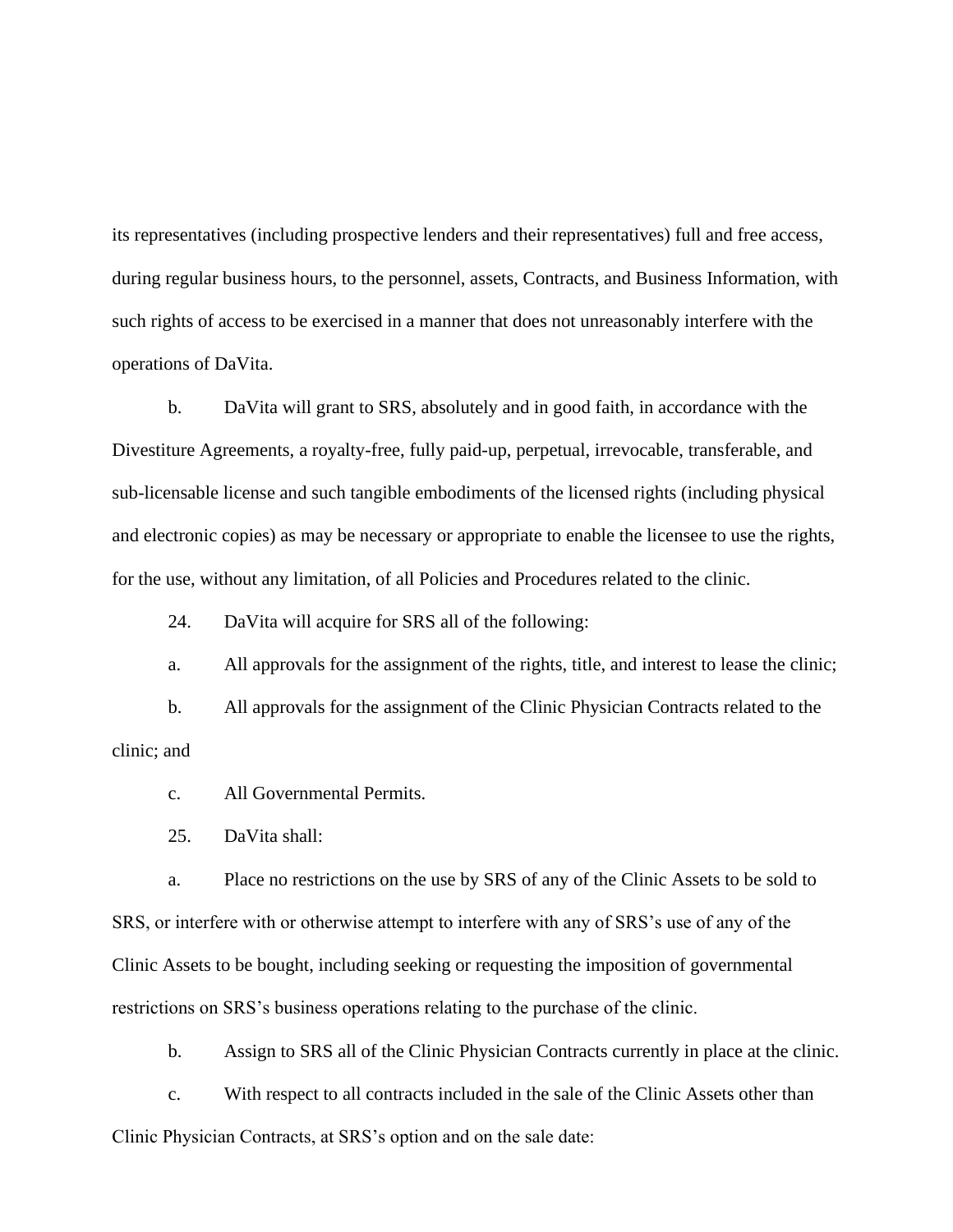i. if such contract can be assigned without third party approval, assign DaVita's rights under the contract to SRS; and

ii. if such contract can be assigned to SRS only with third party approval, assist and cooperate with SRS in obtaining such third party approval and in assigning the contract to SRS, or in obtaining a new contract.

d. For two years following the date the clinic is sold to SRS, DaVita shall not solicit the business of any patient who received any goods or services from the clinic between September 1, 2020, and the date the clinic was sold. Provided, however, that DaVita may (i) make general advertisements for the business of such patients including in newspapers, trade publications, websites, or other media not targeted specifically at such patients, and (ii) provide advertising and promotions directly to any patient that initiates discussions with, or makes a request to, any employee of DaVita.

### **VII. NON-COMPETE AGREEMENTS**

26. Until 6 months after the Divestiture Date, DaVita shall cooperate with and assist SRS of the Divestiture Clinic Assets to evaluate independently and offer employment to the Divestiture Clinic Employees.

27. Until 90 days after the Divestiture Date, DaVita shall:

a. No later than 10 days after a request from SRS, provide to SRS a list of all Divestiture Clinic Employees and provide Employee Information for each;

b. No later than 10 days after a request from SRS, provide SRS an opportunity to meet outside the presence or hearing of any employee or agent of DaVita with any of the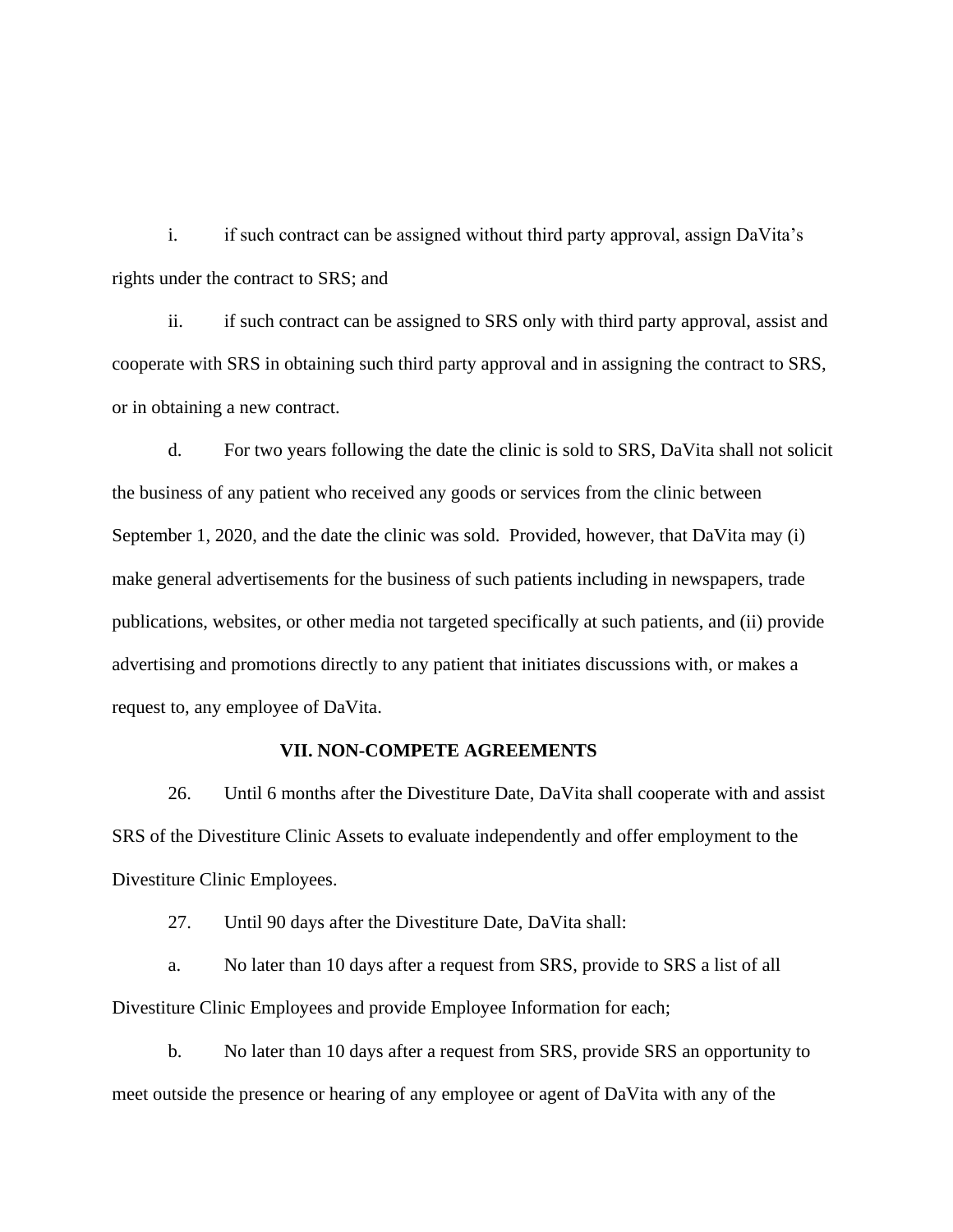Divestiture Clinic Employees, and to make offers of employment to any of the Divestiture Clinic Employees;

c. Remove any impediments within the control of DaVita that may deter Divestiture Clinic Employees from accepting employment with SRS, including removal of any non-compete or confidentiality provisions of employment or other contracts with DaVita that may affect the ability or incentive of those individuals to be employed by SRS, and shall not make any counteroffer to a Divestiture Clinic Employee who receives an offer of employment from SRS; provided, however, that nothing in this settlement agreement shall be construed to require DaVita to terminate the employment of any employee or prevent DaVita from continuing the employment of any employee;

d. Continue to provide Divestiture Clinic Employees compensation and benefits, including regularly scheduled raises and bonuses and the vesting of benefits while they are employed by DaVita;

e. Provide reasonable financial incentives for Divestiture Clinic Employees to continue in their positions, and as may be necessary, to facilitate the employment of such Divestiture Clinic Employees by SRS; and

f. Not interfere, directly or indirectly, with the hiring or employing by SRS of any Divestiture Clinic Employee, not offer any incentive to such employees to decline employment with SRS, and not otherwise interfere with the recruitment of any Divestiture Clinic Employee by SRS.

28. DaVita shall not, for a period of 180 days following the Divestiture Date, directly or indirectly, solicit or otherwise attempt to induce any of the Divestiture Clinic Employees who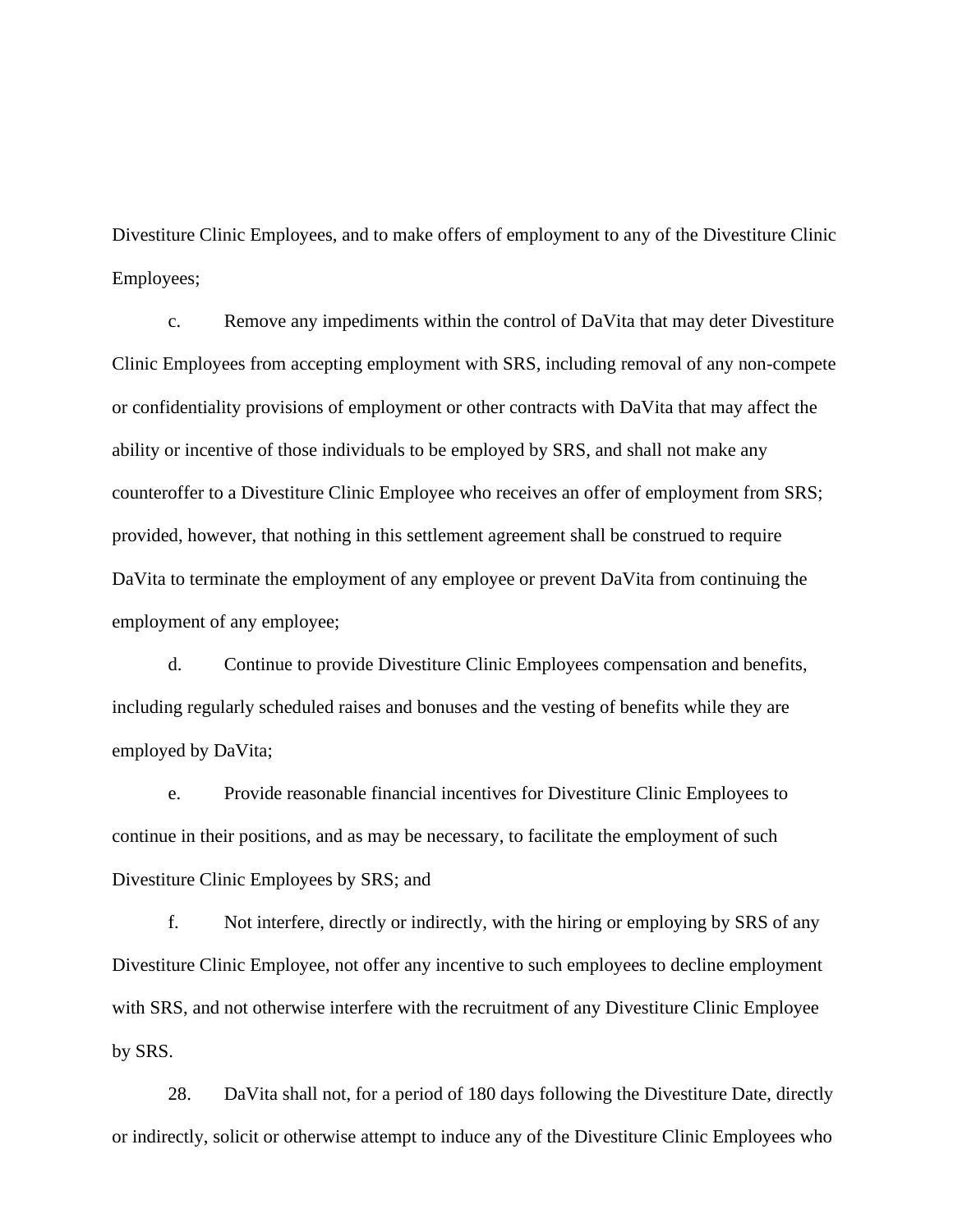have accepted offers of employment with SRS to terminate his or her employment with SRS; provided, however, DaVita may:

a. Hire an employee whose employment has been terminated by SRS;

b. Advertise for employees in newspapers, trade publications, or other media, or engage recruiters to conduct general employee search activities, in either case not targeted specifically at one or more Divestiture Clinic Employees; or

c. Hire an employee who has applied for employment with DaVita, as long as such application was not solicited or induced in violation of this Section.

29. With respect to each Physician who has provided services to a Divestiture Clinic pursuant to any of the Clinic Physician Contracts in effect at any time during the 4 months preceding the Divestiture Date of the Divestiture Clinic ("Contract Physician"), DaVita shall not, for a period of 180 days, offer any incentive to the Contract Physician, the Contract Physician's practice group, or other members of the Contract Physician's practice group to decline to provide services to a Divestiture Clinic acquired by SRS, and shall eliminate any confidentiality restrictions that would prevent the Contract Physician, the Contract Physician's practice group, or other members of the Contract Physician's practice group from using or transferring to SRS any information related to the operation of a Divestiture Clinic.

30. DaVita:

a. Shall not enforce, directly or indirectly, any non-compete provision or agreement, and not enter into any new non-compete provision or agreement, with any Physician employed by the University of Utah, that limit the Physician's right to be a medical director at any Clinic owned or operated by a Person other than DaVita within the State of Utah; provided, however,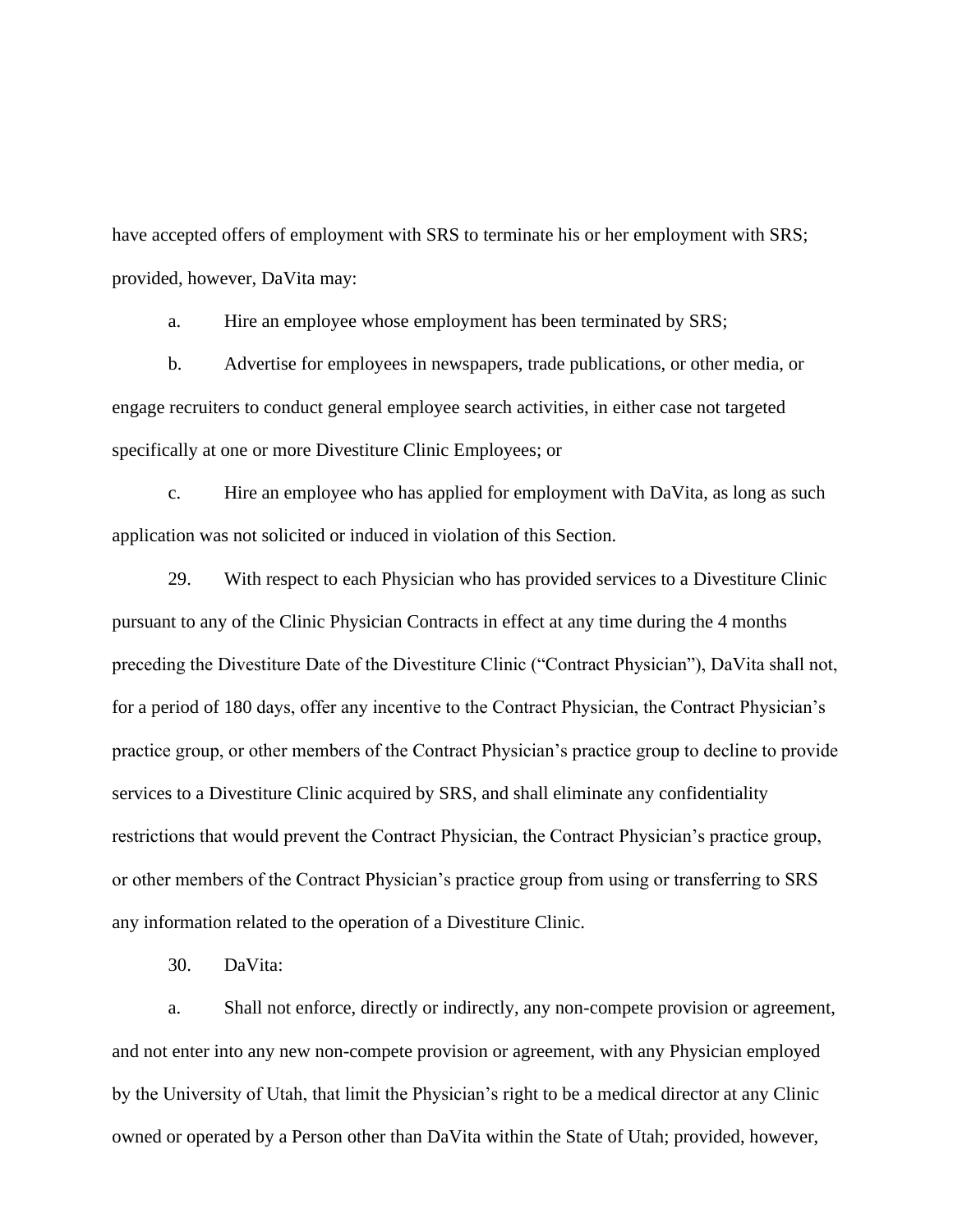DaVita may require, directly or indirectly, any University of Utah nephrologist serving under a DaVita Clinic Physician Contract at a dialysis clinic operated by DaVita to abide by a noncompete provision or agreement effective solely to restrict such nephrologist from simultaneously being a medical director at a clinic not operated by DaVita; and

i. Shall give each Physician affected by Paragraph 30(a) written notice of Paragraph 30(a). Such notice shall include the contents of Paragraph 30(a) and a description of its terms, including notice that DaVita cannot enforce any non-compete that prevents the Physician from serving as a medical director, at any time and without penalty, at a Clinic owned or operated by a Person other than the DaVita except as provided above, in Paragraph 30(a).

31. DaVita shall not enter into any agreement with SRS that restricts SRS from soliciting DaVita's employees for employment at SRS.

#### **VIII. COMPLIANCE REPORTS**

32. Defendant waives any objection to reports to the FTC Commission by the Monitor as required by Paragraph VIII of the FTC Order and Paragraph VI of the Order to Maintain Assets, also being provided to the UAGO at the same time they are provided to the Commission, and will affirmatively instruct the Monitor to automatically provide all such reports, and upon request of the UAGO any related correspondence and supporting documents, to the UAGO at the same time that the reports are provided to the FTC Commission. Defendant further waives any objection to the Monitor consulting with or disclosing any relevant information to the UAGO so long as the UAGO agrees to maintain the confidentiality of such information to the fullest extent possible. In the event of a disagreement or dispute between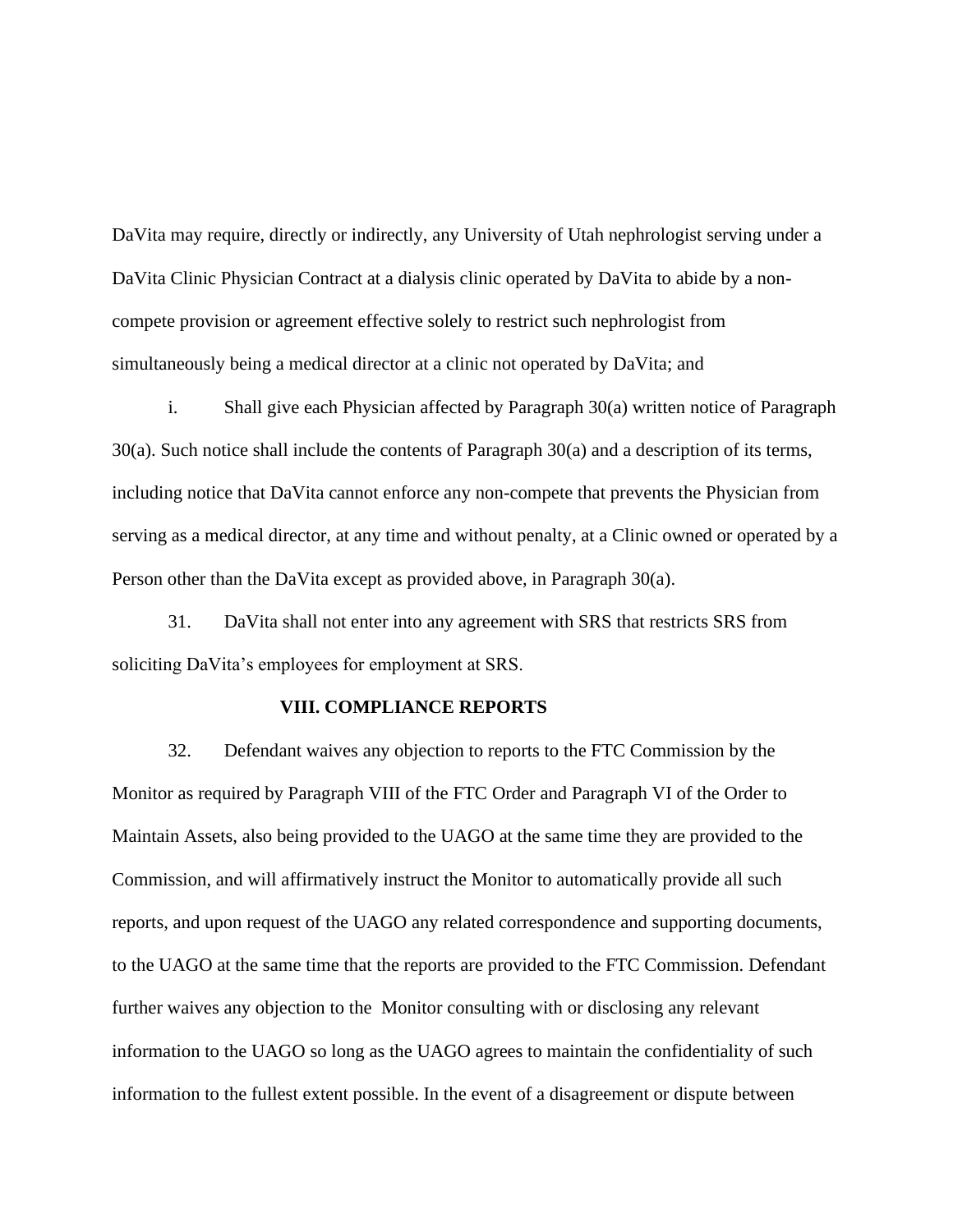Defendant and the Monitor that cannot be resolved, Defendant expressly permits the Monitor to seek the assistance of the UAGO to resolve the issue.

33. Defendant agrees to include Monitor reports for DaVita's Weber Valley Dialysis Center, located at 1920 West 250 North, Ogden, Utah 84404 in the reports sent to the UAGO. The Monitor's reports for this clinic are subject to the same conditions same those in Paragraph 32.

34. Monitor Reports contain confidential information that may also include trade secrets as defined in Utah Code Sections 13-24-2 and 63G-2-305. Such reports shall be treated by the UAGO as "Protected Records" pursuant to the Utah Government Records Management Act ("GRAMA") Utah Code Section 63G-2-305(10) and any other provisions of GRAMA that the UAGO deems applicable to the specific records requested.

### **IX. ACCESS TO CLINICS**

35. DaVita will continue to engage in good faith to negotiate contracts with an insurer if the insurer seeks to include fewer than all of DaVita's Utah clinics in its network, including only one or more of the following clinics: Castleview/Price, Payson.

#### **X. CORPORATE STRUCTURE CHANGE**

36. Defendant shall notify the UAGO at least thirty (30) days prior to any proposed change in the corporate Defendant, such as bankruptcy, liquidation, dissolution, assignment, merger or sale resulting in the emergence of a successor corporation, or the creation or dissolution of subsidiaries or any other change in the corporation that may affect compliance obligations arising out of this Settlement Agreement.

## **XI. MONETARY PAYMENT**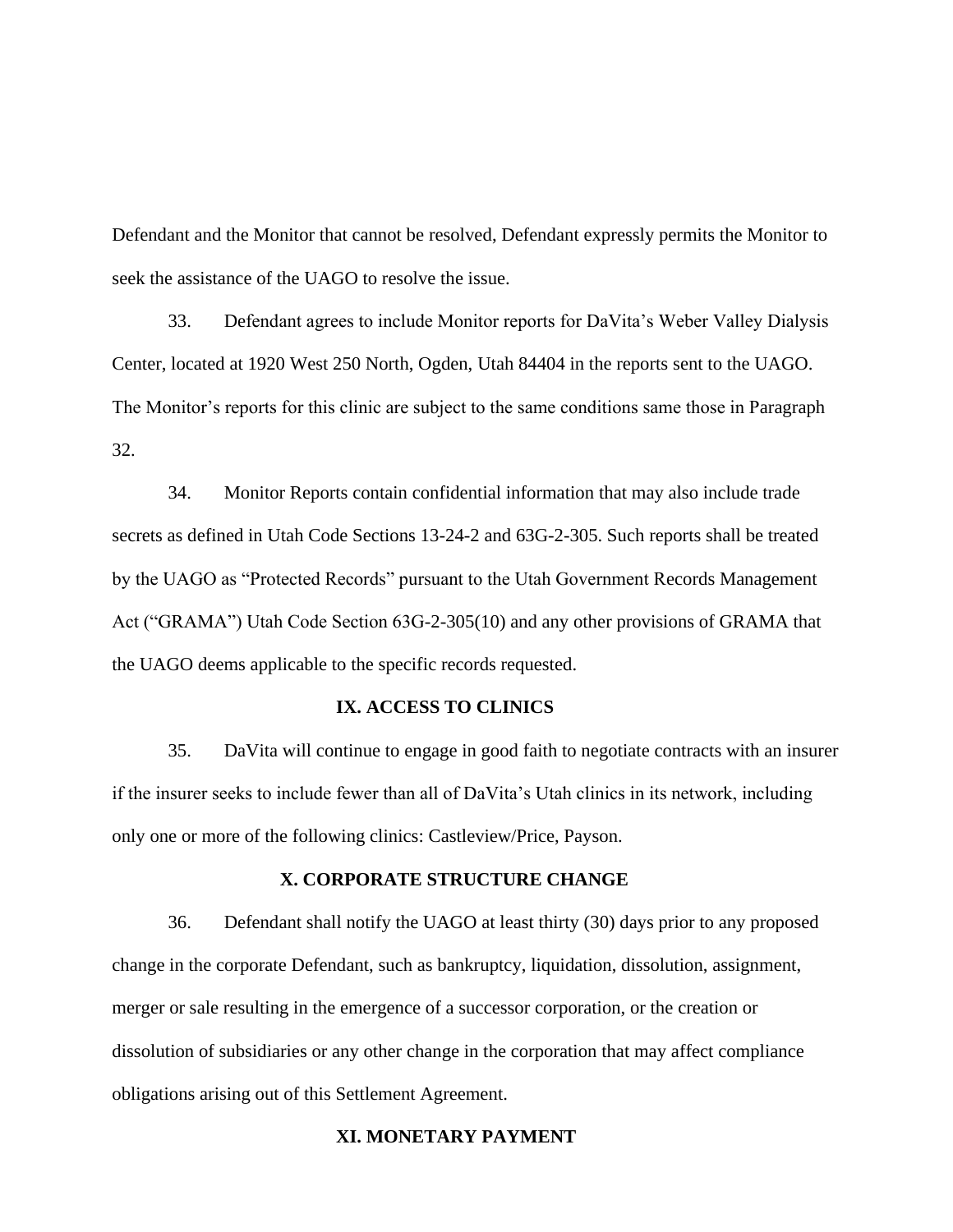37. Within ten (10) business days of the entry of this Settlement Agreement, Defendant shall pay the sum of \$80,000 to the UAGO for the payment of investigative costs and attorneys' fees.

### **XII. STATE-FEDERAL CONSULTATION**

38. The UAGO will consult with the Commission on all decisions relating to the divestiture of assets under this Settlement Agreement and the FTC Consent Order and will exercise best efforts to resolve any inconsistent enforcement positions among the agencies relating to such divestiture and the implementation of the FTC Consent Order.

#### **XIII. RETENTION OF JURISDICTION**

39. The Court shall retain jurisdiction over the parties for a period of ten years from the date of the Court's Order for the purpose of enabling any of the parties to this Settlement Agreement to apply to this Court for such further orders and directions as may be necessary or appropriate for the construction, implementation, enforcement, or modification of any of the provisions in this Settlement Agreement, and for the resolution of any violations of this Settlement Agreement. If such an application is made within the ten year period, the Court shall retain jurisdiction until said application is resolved, and may retain jurisdiction longer as part of the resolution. Subject to the foregoing, this Settlement Agreement will expire ten (10) years from the date of its entry.

### **XIV. PUBLIC INTEREST**

40. This proceeding and prompt entry of this Settlement Agreement is in the public interest.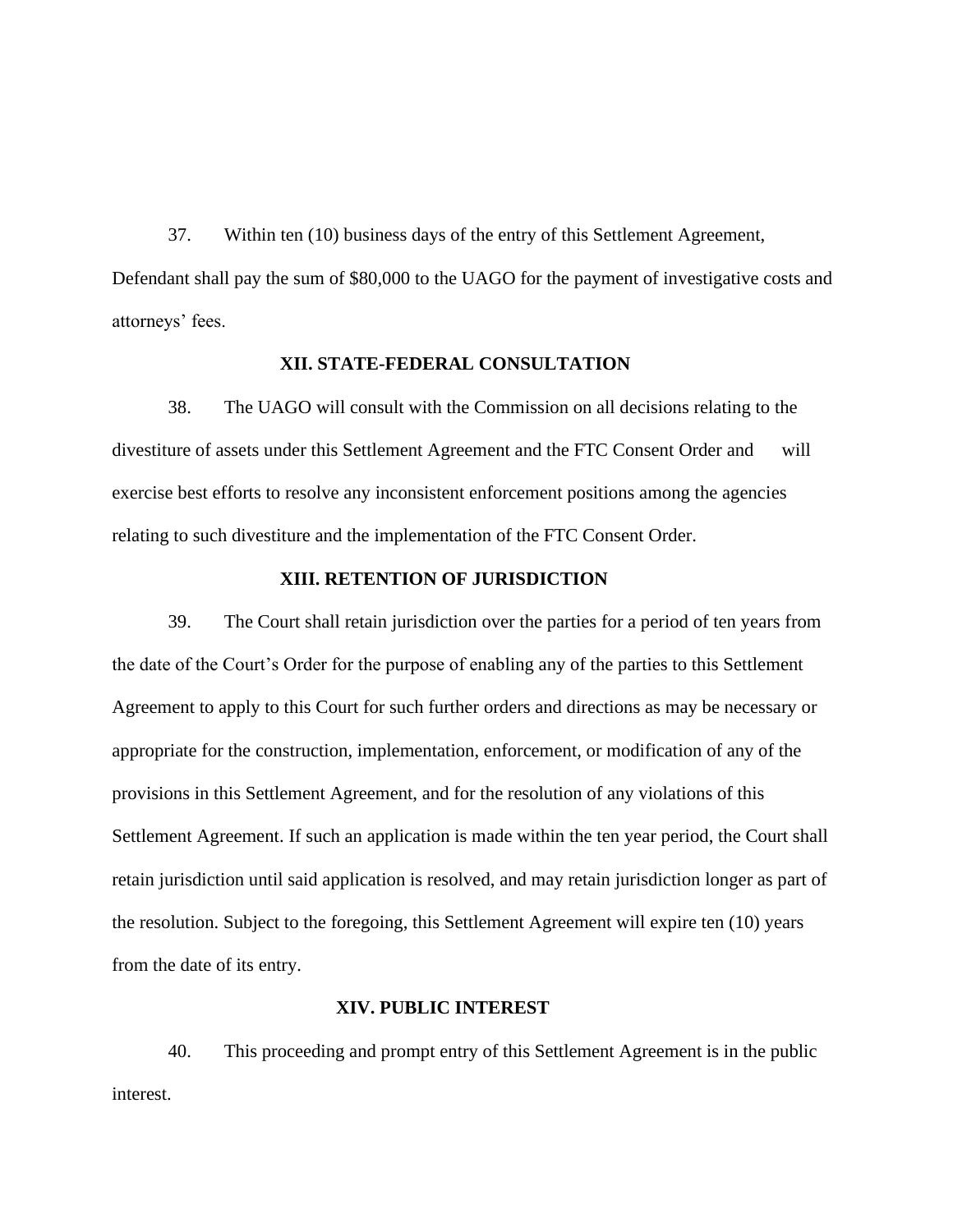## **XV. NOTIFICATIONS**

41. All notices issued under this Settlement Agreement shall be issued with a

reference to the caption and number, to the following, or any subsequent designee:

To Plaintiff State of Utah, through the Office of the Attorney General:

Christy A. Matelis Assistant Attorney General

Antitrust Section Office of the Utah Attorney General 160 East 300 South, 5th Floor Salt Lake City, UT 84114-0874 Tel: 801-366-0375 cmatelis@agutah.gov

To Defendant:

Stephen Weissman

Gibson, Dunn & Crutcher LLP 1050 Connecticut Avenue, N.W. Washington, DC 20036-5306 Tel 202.955.8500 sweissman@gibsondunn.com

### **XVI. APPROVAL AND ORDER**

42. The UAGO and Defendant hereby stipulate and agree to this settlement, and to

the issuance of an order pursuant to it, effective October 29, 2021: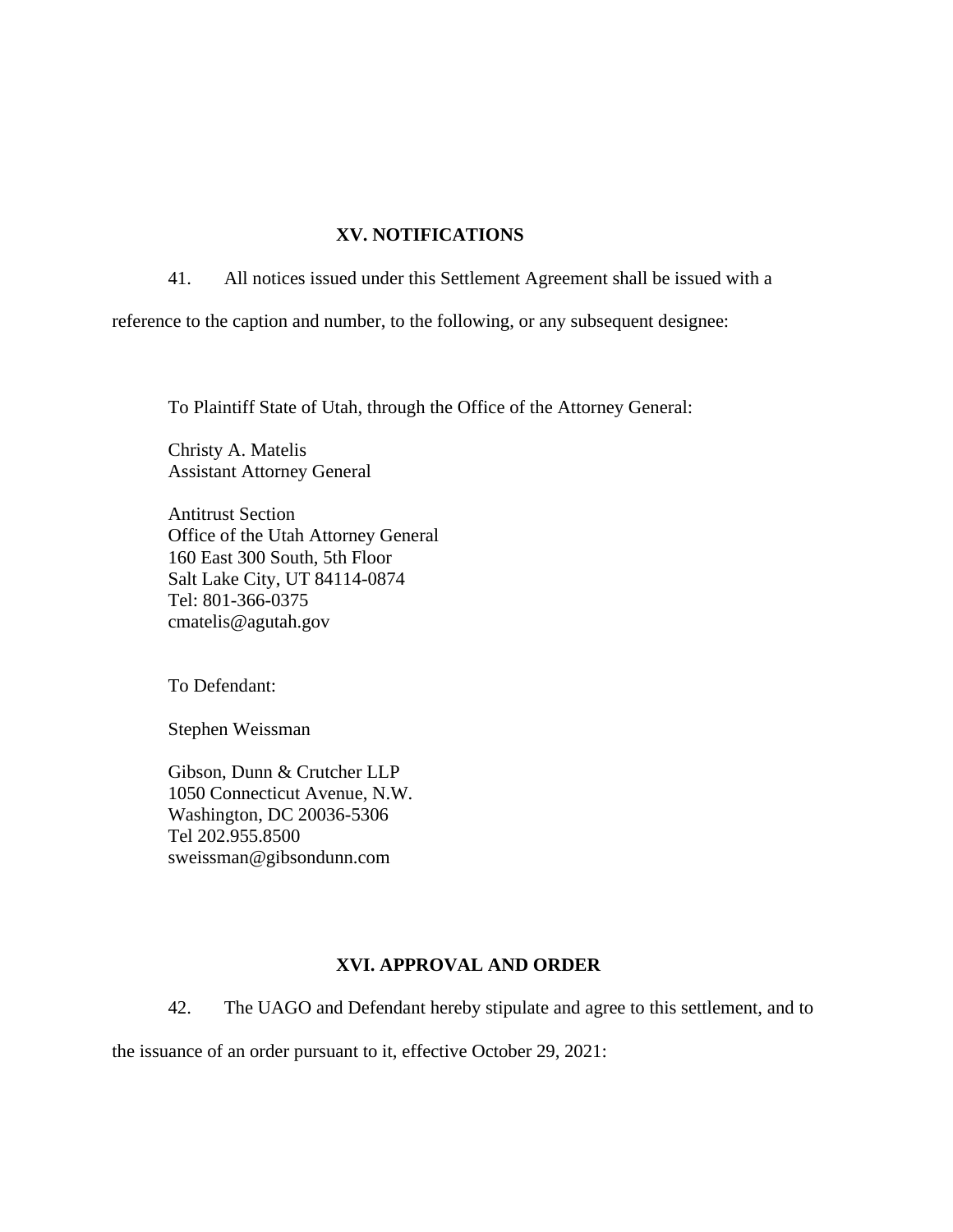For the State of Utah, Sean D. Reyes, Utah Attorney General

/s/ Christy A. Matelis Christy A. Matelis Assistant Attorney General Antitrust Section Office of the Utah Attorney General 160 East 300 South, 5th Floor PO Box 140872 Salt Lake City, UT 84114-0874 Tel: 801-366-0375 cmatelis@agutah.gov

/s/David N. Sonnenreich David N. Sonnenreich Esq., CIPP/US Deputy Attorney General Antitrust Section Director Office of the Utah Attorney General 160 E 300 S, 5th Floor PO Box 140872 Salt Lake City, UT 84114-0872 Cell: 801-845-6862 Fax: 801-366-0315

For DaVita, Inc. and Total Renal Care, Inc.:

/s/Stephen Weissman Stephen Weissman Gibson, Dunn & Crutcher LLP 1050 Connecticut Avenue, N.W., Washington, DC 20036-5306 Tel +1 202.955.8678 SWeissman@gibsondunn.com

43. This Settlement Agreement is approved and hereby entered as an Order of the Court. This proceeding shall remain open for a period of ten years from today's date for purposes of enforcing this Settlement Agreement and Order, and in all other respects is hereby dismissed